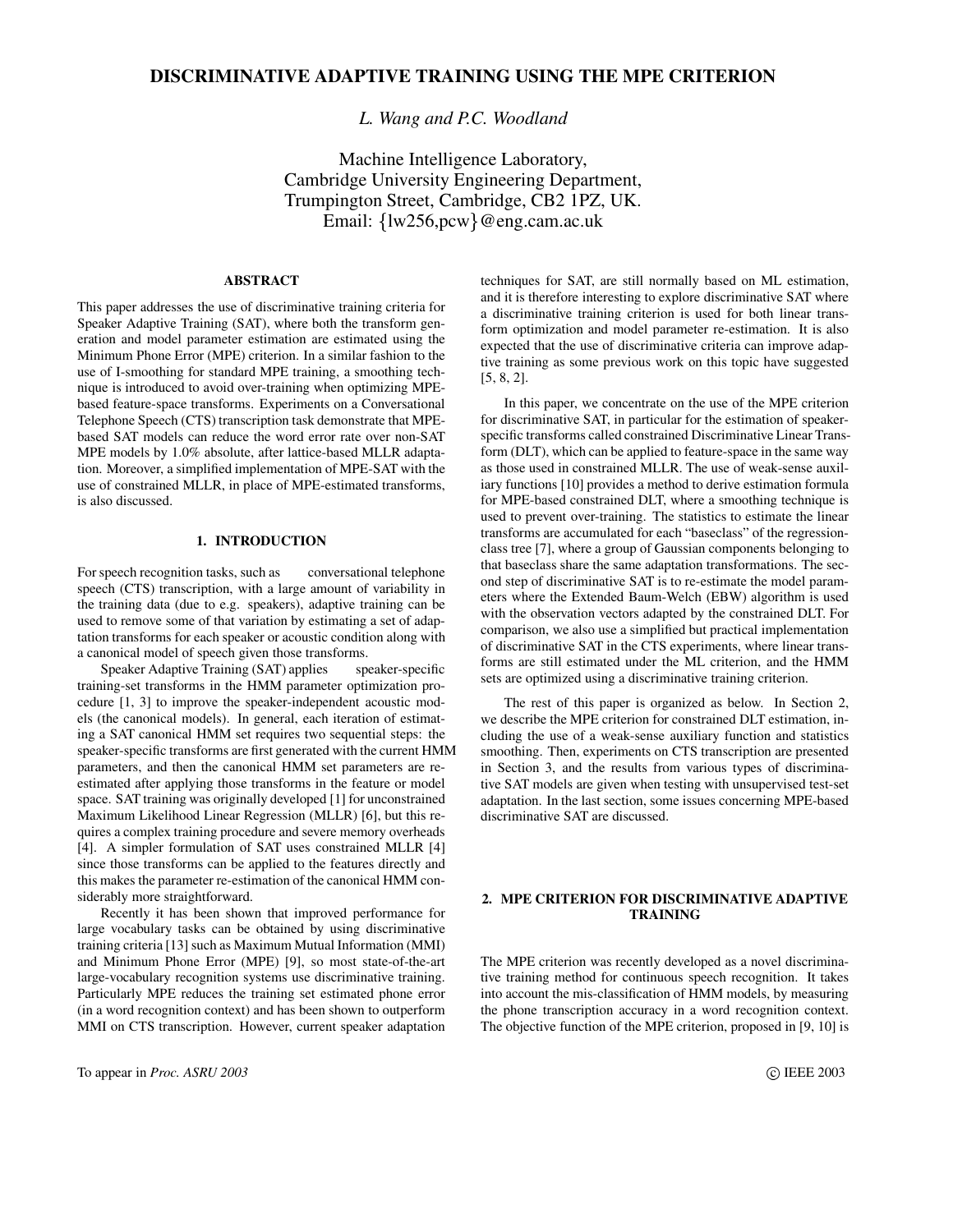as below:

$$
\mathcal{F}_{MPE}(\lambda) = \sum_{r=1}^{R} \frac{\sum_{\hat{w}} P_{\lambda}(\mathcal{O}_r | \mathcal{M}^{\hat{w}})^{\kappa} P(\hat{w}) RawAccuracy(\hat{w})}{\sum_{\hat{w}} P_{\lambda}(\mathcal{O}_r | \mathcal{M}^{\hat{w}})^{\kappa} P(\hat{w})},
$$
\n(1)

where  $\mathcal{M}^{w_r}$  is the composite mo is the composite model corresponding to the word sequence  $w_r$ ,  $P(\hat{w}_r)$  is the probability of the word sequence  $w_r$ and  $\kappa$  is the acoustic scale. The  $RawAccuracy(\hat{w})$  measures the accuracy of hypothesis  $\hat{w}$ .

#### **2.1. Weak-Sense Auxiliary Function**

The idea of a weak-sense auxiliary function [10] was introduced for the optimization of discriminative criteria, in contrast to the use of the standard strong-sense auxiliary function [10] for ML training. Given the objective function  $\mathcal{F}(\lambda)$ , the weak-sense auxiliary function is defined to satisfy the following condition:

$$
\left.\frac{\partial}{\partial\hat{\lambda}}\mathcal{Q}(\hat{\lambda},\lambda)\right|_{\hat{\lambda}=\lambda}=\left.\frac{\partial}{\partial\hat{\lambda}}\mathcal{F}(\hat{\lambda})\right|_{\hat{\lambda}=\lambda}
$$

where  $\lambda$  refers to the original parameter set and  $\lambda$  represents the newly estimated one. This equation implies that if there is a local maximum in the objective function, it must also be a local maximum of the auxiliary function. Although optimizing the weaksense auxiliary function doesn't guarantee an increase in the objective function, it can still offer the minimum condition for the optimization of  $\mathcal{F}(\lambda)$ . For discriminative training, the weak-sense auxiliary function provides a feasible approach for the optimization for objective functions with negative terms. This idea can be used to define the auxiliary function for the MMI criterion [10], which consists of three individual parts.

$$
\mathcal{G}(\lambda,\hat{\lambda}) = \mathcal{Q}^{num}(\lambda,\hat{\lambda}) - \mathcal{Q}^{den}(\lambda,\hat{\lambda}) + \mathcal{Q}_{sm}(\lambda,\hat{\lambda}) \quad (2)
$$

The superscripts  $num$  and  $den$  in Eq. (2) correspond to the numerator (correct transcription) and the denominator (all possible transcriptions) of the MMI objective function [13, 10]. Each term in Eq. (2) is defined as a Gaussian expression:

$$
\mathcal{Q}(\lambda, \hat{\lambda}) = \sum_{j,m} \sum_{t} \gamma_{jm}(t) \log \mathcal{N}(\mathbf{o}(t), \hat{\mu}_{jm}, \hat{\Sigma}_{jm})
$$

where  $\gamma_{jm}(t)$  is the posterior probability at time t for state j mixwhere  $\gamma_{jm}(t)$  is the posterior probability at time t for state j mixture component m; mean  $\hat{\mu}_{jm}$  and covariance  $\hat{\Sigma}_{jm}$  refer to the new parameter estimates  $\lambda$ . The third term  $Q_{sm}(\lambda, \lambda)$  is a smooth-<br>ing term related to the original model parameters to improve the ing term related to the original model parameters to improve the stability of training, which is given in the diagonal covariance case:

$$
Q_{sm}(\lambda, \lambda) =
$$
  

$$
\sum_{j,m} D_{jm} \left[ -\frac{1}{2} \left( \log(|\hat{\Sigma}_{jm}|) + \frac{(\mu_{jm} - \hat{\mu}_{jm})^2 + \sigma_{jm}^2}{\hat{\sigma}_{jm}^2} \right) \right]
$$

Obviously the differential of above equation at  $\lambda = \lambda$  is zero, so that adding this smoothing term can still ensure Eq. (2) is a weaksense auxiliary function. The smoothing factor  $D_{jm}$  is defined as  $\binom{en}{m}(t)$  with the value E used to keep the covariance estimate positive.

 $cy(w)$  the MMI and MPE critera. As for constrained MLLR, the MMI-In this paper, we extend the use of weak-sense auxiliary functions to the optimization of speaker-specific transforms under both based constrained DLT will be applied to both means and variances so as to perform in the feature-space:

$$
\hat{\mathbf{o}}(t) = \hat{\mathbf{A}} \mathbf{o}(t) + \mathbf{b} = W \zeta(t)
$$

with  $W = [\mathbf{b}^T \ \mathbf{A}^T]^T$ ,  $\zeta(t) = [\mathbf{1} \ \mathbf{o}(t)^T]^T$  for each speaker.<br>To optimize the linear transform  $\hat{W}$  under the MMI criterion, the To optimize the linear transform  $\hat{W}$  under the MMI criterion, the HMM parameters are fixed and the auxiliary function is defined according to Eq.  $(2)$ , by ignoring the terms not containing  $W$ :

$$
\mathcal{G}(W,\hat{W}) = \sum_{j,m} \sum_{t} \gamma_{jm}^{num}(t) \log \mathcal{N}(\hat{W}\zeta(t), \mu_{jm}, \sigma_{jm}^2)
$$

$$
- \sum_{j,m} \sum_{t} \gamma_{jm}^{den}(t) \log \mathcal{N}(\hat{W}\zeta(t), \mu_{jm}, \sigma_{jm}^2)
$$

$$
+ \sum_{j,m} D_{jm} \left[ -\frac{1}{2} \left( \log(|\Sigma_{jm}| - \log|\hat{\mathbf{A}}|^2 + (\hat{W}\tilde{\xi}_{jm} - \mu_{jm})^T \Sigma_{jm}^{-1} (\hat{W}\tilde{\xi}_{jm} - \mu_{jm}) + \hat{\mathbf{A}} \tilde{\Sigma}_{jm} \hat{\mathbf{A}}^T \Sigma_{jm}^{-1} \right) \right]
$$
(3)

Notice that the above unadapted model parameters have been transformed with  $W$  (typically  $W$  would be initially estimated by constrained MLLR):

$$
\tilde{\xi}_{jm} = \begin{bmatrix} 1 \\ \tilde{\mu}_{jm} \end{bmatrix} = \begin{bmatrix} 1 \\ \mathbf{A}^{-1} (\mu_{jm} - \mathbf{b}) \end{bmatrix}
$$

$$
\tilde{\Sigma}_{jm} = \mathbf{A}^{-1} \Sigma_{jm} \mathbf{A}^{-1}^{T}
$$

Given that  $\hat{\mathbf{w}}_i$  is the *i*th row of W, and  $\mathbf{p}_i$  is the extended cofactor Given that  $\hat{\mathbf{w}}_i$  is the *i*th row of  $\hat{W}$ , and  $\mathbf{p}_i$  is the extended cofactor row vector  $[0 \quad c_{i1} \quad \cdots \quad c_{in}], (c_{ij} = \text{cof}(\hat{\mathbf{A}}_{ij}))$ , the accumulators to estimate the linear transforms can be derived by calculating the differential with respect to  $\hat{\mathbf{w}}_i$ :

$$
\beta \frac{\mathbf{p}_i}{\mathbf{p}_i \mathbf{w}_i^T} - \mathbf{w}_i \mathbf{G}^{(i)} + \mathbf{k}^{(i)} = 0
$$
 (4)

where,

$$
\beta = \sum_{j,m} \left( \gamma_{jm}^{num} - \gamma_{jm}^{gen} \right) + D_{jm}
$$
  
\n
$$
\mathbf{G}^{(i)} = \sum_{j,m} \frac{1}{\sigma_{jm}^{(i)2}} \left( \theta_{jm}^{num} (\zeta \zeta^T) - \theta_{jm}^{den} (\zeta \zeta^T) + D_{jm} Z_{jm} \right)
$$
  
\n
$$
Z_{jm} = \begin{bmatrix} 1 & \tilde{\mu}_{jm}^T \\ \tilde{\mu}_{jm} & \tilde{\Sigma}_{jm} + \tilde{\mu}_{jm} \tilde{\mu}_{jm}^T \end{bmatrix}
$$
  
\n
$$
\mathbf{k}^{(i)} = \sum_{j,m} \frac{\mu_{jm}^{(i)}}{\sigma_{jm}^{(i)2}} \left( \theta_{jm}^{num} (\zeta) - \theta_{jm}^{den} (\zeta) + D_{jm} \begin{bmatrix} 1 \\ \tilde{\mu}_{jm} \end{bmatrix} \right)
$$
  
\n(5)

with the statistics:

$$
\gamma_{jm} = \sum_{t} \gamma_{jm}(t)
$$
  
\n
$$
\theta_{jm}(\zeta) = \sum_{t} \gamma_{jm}(t) \zeta(t)
$$
  
\n
$$
\theta_{jm}(\zeta \zeta^{T}) = \sum_{t} \gamma_{jm}(t) \zeta(t) \zeta(t)^{T}
$$
 (6)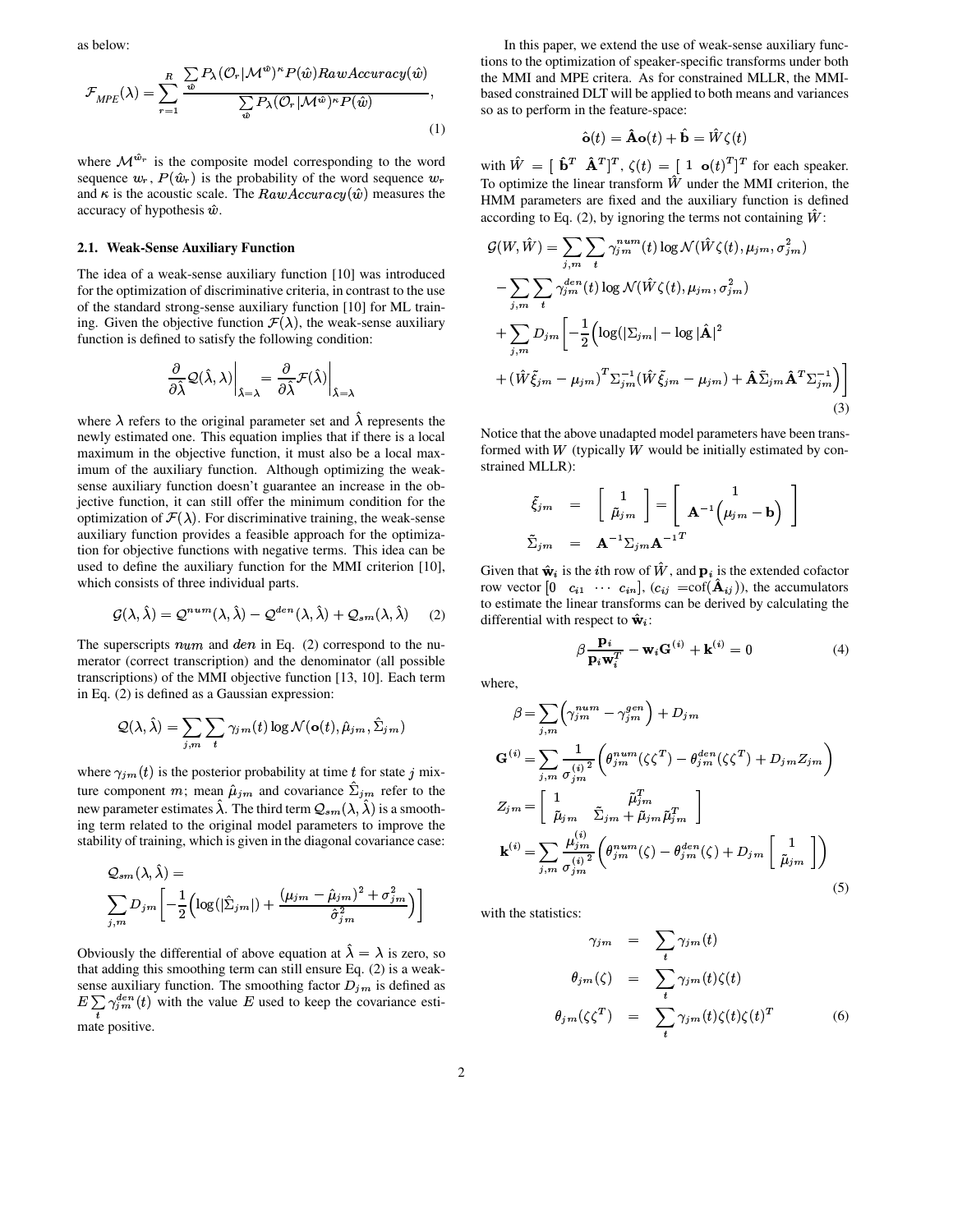It can be observed that above equations are the same as appeared in [2], which used Conditional Maximum Likelihood (equivalent to MMI) to deduce the discriminative likelihood linear transform for feature normalization. Since Eq. (4) has the same form as that in constrained MLLR but different accumulators  $G^{(i)}$  and  $k^{(i)}$  [4], the iterative solution for constrained MLLR is also used here to estimate constrained DLT matrices on a row-by-row basis.

For the second stage of discriminative SAT, the auxiliary function in Eq. (2) with adapted observation  $\hat{\mathbf{o}}(t)$  can be maximized by setting the differential with respect to  $\hat{\mu}_{jm}$  or  $\hat{\sigma}_{jm}$  to zero. Theresetting the differential with respect to  $\hat{\mu}_{jm}$  or  $\hat{\sigma}_{jm}$  to fore, similar updating formulae for the model mean and diagonal covariances as for standard MMI estimation [13] are obtained,<br>  $\hat{\mu}_{im} = \theta_{im}^{num}(\hat{\mathcal{O}}) - \theta_{im}^{gen}(\hat{\mathcal{O}}) +$ 

$$
\hat{\mu}_{jm} = \theta_{jm}^{num}(\hat{\mathcal{O}}) - \theta_{jm}^{gen}(\hat{\mathcal{O}}) + \hat{\sigma}_{jm}^{2} = \frac{\theta_{jm}^{num}(\hat{\mathcal{O}}^{2}) - \theta_{jm}^{gen}(\hat{\mathcal{O}}^{2}) + D_{jm}(\sigma_{jm}^{2} + \mu_{jm}^{2})}{\{\gamma_{jm}^{num} - \gamma_{jm}^{gen}\} + D_{jm}} - \hat{\mu}_{jm}^{2}
$$
\nwhere\n
$$
\hat{\sigma}_{j}^{2} = \frac{\theta_{j}^{num}(\hat{\mathcal{O}}^{2}) - \theta_{jm}^{gen}(\hat{\mathcal{O}}^{2}) + D_{jm}(\sigma_{jm}^{2} + \mu_{jm}^{2})}{\{\gamma_{jm}^{num} - \gamma_{jm}^{gen}\} + D_{jm}} - \hat{\mu}_{jm}^{2}
$$
\nwhere\n
$$
\hat{\sigma}_{j}^{2} = \frac{\hat{\sigma}_{j}^{num}(\hat{\mathcal{O}}^{2}) - \hat{\sigma}_{j}^{gen}(\hat{\mathcal{O}}^{2}) + D_{jm}(\sigma_{jm}^{2} + \mu_{jm}^{2})}{\{\gamma_{jm}^{num} - \gamma_{jm}^{gen}\} + D_{jm}}
$$
\nwhere\n
$$
\hat{\sigma}_{j}^{2} = \frac{\hat{\sigma}_{j}^{2} + \hat{\sigma}_{j}^{2}}{\{\gamma_{jm}^{num} - \gamma_{jm}^{gen}\} + D_{jm}}
$$

where the statistics are accumulated with the transformed observation for each instant rather than the original observation.

$$
\gamma_{jm} = \sum_{r}^{R} \sum_{t}^{T_{r}} \gamma_{jm}(t)
$$

$$
\theta_{jm}(\hat{\mathcal{O}}) = \sum_{r}^{R} \sum_{t}^{T_{r}} \hat{\mathbf{o}}_{r}(t) \gamma_{jm}(t)
$$

$$
\theta_{jm}(\hat{\mathcal{O}}^{2}) = \sum_{r}^{R} \sum_{t}^{T_{r}} \hat{\mathbf{o}}_{r}^{2}(t) \gamma_{jm}(t) \qquad (8)
$$

### **2.2. Discriminative SAT using the MPE criterion**

In discriminative training for large vocabulary tasks, the evaluation of the MMI (& MPE) "denominator" term is typically computed using an approximate lattice representation which is computed once and then assumed to represent all confusable hypotheses. Lattices consist of nodes (annotated with starting and ending time) and arcs (words connecting nodes and annotated with language model scores). The use of lattices reduces the computational load for generating the statistics needed for parameter estimation [13].

Since the MPE criterion involves the phone accuracy in the objective function, the auxiliary function proposed in [10] is then based on the log likelihood of phone arcs to make the optimization of MPE criterion tractable,

$$
\mathcal{G}_{MPE}(\lambda, \hat{\lambda}) = \sum_{r=1}^{R} \sum_{q=1}^{Q_r} \frac{\partial \mathcal{F}_{MPE}}{\partial \log p(q)} \bigg|_{(\lambda = \hat{\lambda})} \log p(q) \qquad (9)
$$

here each sentence r contains of a set of phone arcs  $q = 1, ..., Q_r$ , and  $p(q)$  represents the likelihood of arc q calculated from the corresponding starting to ending times.

The above equation can be separated into two parts in terms

of the positive and negative values of  $\frac{\partial \mathcal{F}_{MPE}}{\partial \log p(q)}\Big|_{(x=3)}$ , w , which as analogous to the numerator and denominator terms in the MMI , which are auxiliary function in Eq. (2). More importantly, it can be shown that EBW updating formulae can be used in the same way as for MMI estimation to optimize the model parameters in MPE training, provided that the numerator/denominator statistics have different definitions[10].

Thus we can also design a weak-sense auxiliary function to solve the optimization of MPE-based constrained DLT. With the solve the optimization of MPE-based constrained DLT. With the quantity defined for MPE training,  $\gamma_q^{MPE} = \frac{1}{\kappa} \frac{\partial \mathcal{F}_{MPE}}{\partial \log p(q)}$ , the auxiliary function can be written as below:  $\frac{1}{1}$ , the auxiliary function can be written as below:

$$
G_{MPE}(W, \hat{W})
$$
  
= 
$$
\sum_{r=1}^{R} \sum_{q=1}^{Q} \sum_{t=s_q}^{t=e_q} \gamma_{qjm}(t) f(\gamma_q^{MPE}) \log \mathcal{N}(\hat{W}\zeta(t), \mu_{jm}, \sigma_{jm}^2)
$$
  
- 
$$
\sum_{r=1}^{R} \sum_{q=1}^{Q} \sum_{t=s_q}^{t=e_q} \gamma_{qjm}(t) f(-\gamma_q^{MPE}) \log \mathcal{N}(\hat{W}\zeta(t), \mu_{jm}, \sigma_{jm}^2)
$$
  
+ 
$$
\mathcal{G}_{sm}(W, \hat{W})
$$
 (10)

where  $\gamma_{qjm}(t)$  is the posterior probability over time t, at state j, mixture component m on condition of arc  $q$ . The function j, mixture component m on condition of arc q. The function  $f(\gamma_d^{MPE}) = \max(0, \gamma_d^{MPE})$  determines that the arcs with pos-<br>itive  $\gamma_d^{MPE}$  will be used to accumulate the numerator statistics, while those with negative values will be used to get denominator statistics. The smoothing fuction in above equation  $\mathcal{G}_{sm}(W, W)$  $(W)$ has the same expression as in Eq. (3) with the factor

$$
D_{jm} = E \sum_{t} \gamma_{qjm}(t) f(-\gamma_q^{MPE}).
$$

Therefore, the accumulators in Eq. (5-6) for MMI-based constrained DLT can be used for the estimation of MPE-based constrained DLT, with the different numerator statistics:

$$
\gamma_{jm}^{num} = \sum_{q=1}^{Q} \sum_{t=e_q}^{t=e_q} \gamma_{qjm}(t) f(\gamma_q^{MPE})
$$
  

$$
\theta_{jm}^{num}(\zeta) = \sum_{q=1}^{Q} \sum_{t=e_q}^{t=e_q} \gamma_{qjm}(t) f(\gamma_q^{MPE}) \zeta(t)
$$
  

$$
\theta_{jm}^{num}(\zeta \zeta^T) = \sum_{q=1}^{Q} \sum_{t=e_q}^{t=e_q} \gamma_{qjm}(t) f(\gamma_q^{MPE}) \zeta(t) \zeta(t)^T
$$
  
(11)

and denominator statistics:

$$
\gamma_{jm}^{den} = \sum_{q=1}^{Q} \sum_{t=s_q}^{t=e_q} \gamma_{qjm}(t) f(-\gamma_q^{MPE})
$$

$$
\theta_{jm}^{den}(\zeta) = \sum_{q=1}^{Q} \sum_{t=s_q}^{t=e_q} \gamma_{qjm}(t) f(-\gamma_q^{MPE}) \zeta(t)
$$

$$
\theta_{jm}^{den}(\zeta \zeta^T) = \sum_{q=1}^{Q} \sum_{t=s_q}^{t=e_q} \gamma_{qjm}(t) f(-\gamma_q^{MPE}) \zeta(t) \zeta(t)^T
$$
(12)

Thus the row-by-row optimization for constrained MLLR is also a practical solution to estimate MPE-based constrained DLT matrices. After generating linear transforms for each speaker, the acoustic model parameters can be re-estimated according to the updating formula in Eq. (7), where the transformed observations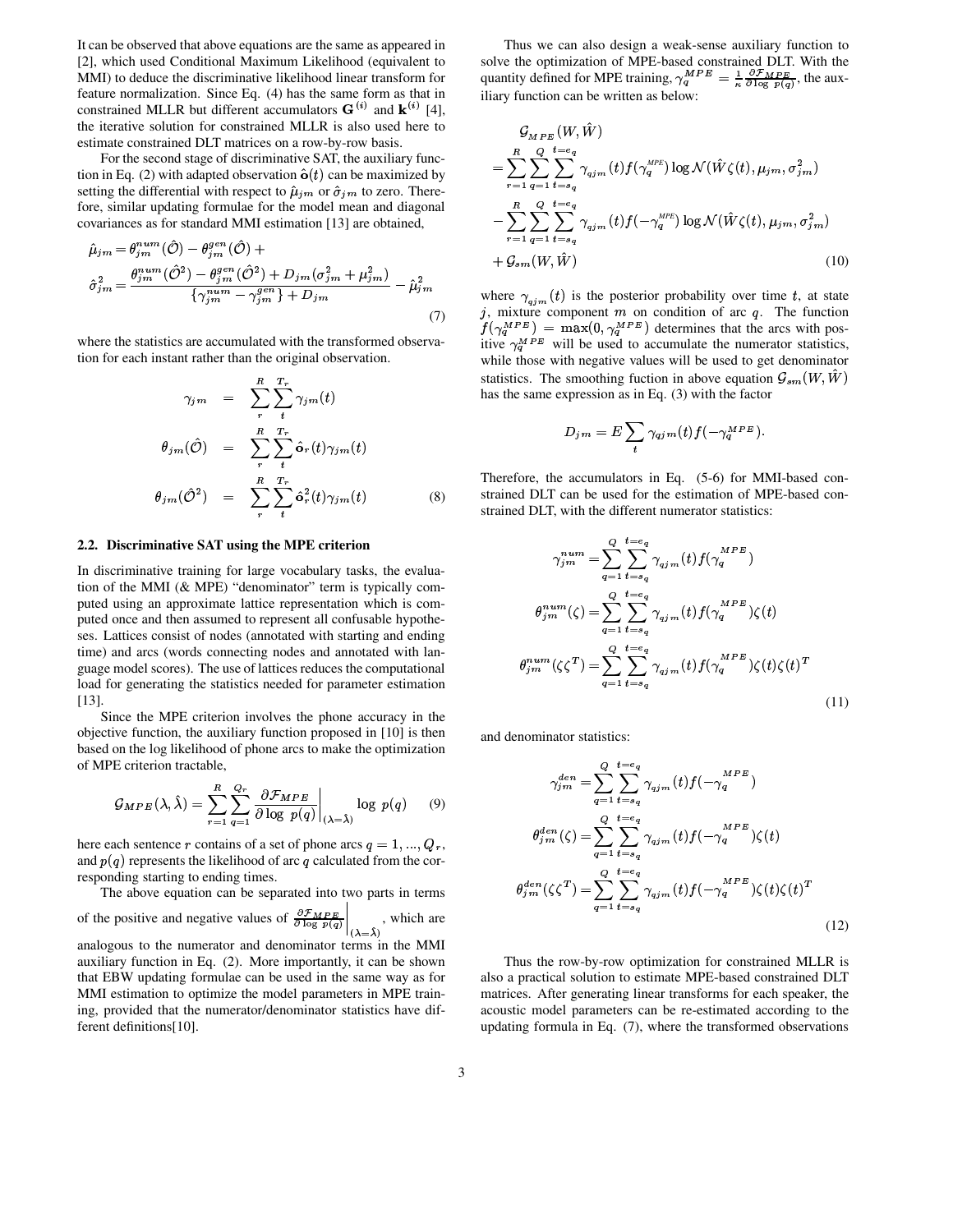are used in MPE training with the modified numerator statistics:

$$
\gamma_{jm}^{num} = \sum_{q=1}^{Q} \sum_{t=s_q}^{t=e_q} \gamma_{qjm}(t) f(\gamma_q^{MPE})
$$

$$
\theta_{jm}^{num}(\hat{\mathcal{O}}) = \sum_{q=1}^{Q} \sum_{t=s_q}^{t=e_q} \gamma_{qjm}(t) f(\gamma_q^{MPE}) \hat{\mathbf{o}}(t)
$$

$$
\theta_{jm}^{num}(\hat{\mathcal{O}}^2) = \sum_{q=1}^{Q} \sum_{t=s_q}^{t=e_q} \gamma_{qjm}(t) f(\gamma_q^{MPE}) \hat{\mathbf{o}}^2(t) \quad (13)
$$

and denominator statistics:

$$
\gamma_{jm}^{den} = \sum_{q=1}^{Q} \sum_{t=s_q}^{t=e_q} \gamma_{qjm}(t) f(-\gamma_q^{MPE})
$$

$$
\theta_{jm}^{den}(\hat{\mathcal{O}}) = \sum_{q=1}^{Q} \sum_{t=s_q}^{t=e_q} \gamma_{qjm}(t) f(-\gamma_q^{MPE}) \hat{\mathbf{o}}(t)
$$

$$
\theta_{jm}^{den}(\hat{\mathcal{O}}^2) = \sum_{q=1}^{Q} \sum_{t=s_q}^{t=e_q} \gamma_{qjm}(t) f(-\gamma_q^{MPE}) \hat{\mathbf{o}}^2(t) \quad (14)
$$

### 2.3. The smoothing technique for MPE-based discriminative **SAT**

The I-smoothing technique was introduced [10] to make MPE training converge without over-training and improve the generalization. The basic idea of I-smoothing is to incorporate the information from ML statistics as a "prior" to smooth the discriminative statistics over each component. The implementation adds an extra term  $\log P(\lambda)$  in the auxiliary function:

$$
\log P(\hat{\lambda}) = \sum_{j,m} \left[ -\frac{1}{2} \left( \tau \log(|\hat{\Sigma}_{j,m}|) \right) + \frac{\tau}{\gamma_{jm}^{ml}} \frac{\sum_{j,m} \gamma_{jm}^{ml}(t) (\mathbf{o}(t) - \hat{\mu}_{jm})^2}{\hat{\sigma}_{jm}^2} \right]
$$
(15)

with  $\tau$  points of statistics from ML training.

Motivated by I-smoothing, we present the smoothing technique for the optimization of MPE-based constrained DLT. The statistics from ML estimation will be added to the auxiliary function in Eq. (10) by ignoring the terms independent of  $\hat{W}$ :

$$
\log P(\hat{W}) = \sum_{j,m} \left[ -\frac{1}{2} \left( \tau \left( -\log |\hat{\mathbf{A}}|^2 \right) + \frac{\tau}{\gamma_{jm}^{ml}} \mathcal{Q}(\hat{W}) \right) \right]
$$

$$
\mathcal{Q}(\hat{W}) = \sum_{t} \gamma_{jm}^{ml}(t) \left( \hat{W}\zeta(t) - \mu_{jm} \right)^T \Sigma_{jm}^{-1} (\hat{W}\zeta(t) - \mu_{jm}) \tag{16}
$$

Since the accumulators for MPE-based constrained DLT are all calculated at the baseclass level to avoid memory overload, we then present baseclass smoothing for MPE-based constrained DLT optimization with the occupancy count  $\tau$ :

$$
\beta = \beta + \tau
$$

$$
\mathbf{G}^{(i)}' = \mathbf{G}^{(i)} + \frac{\tau}{\sum_{jm} \gamma_{jm}^{ml}} \sum_{jm} \frac{1}{\sigma_{jm}^{(i)}}^2 \sum_{t} \gamma_{jm}^{ml}(t) \zeta(t) \zeta(t)^T
$$

$$
\mathbf{k}^{(i)}' = \mathbf{k}^{(i)} + \frac{\tau}{\sum_{im} \gamma_{jm}^{ml}} \sum_{jm} \frac{\mu_{jm}^{(i)}}{\sigma_{jm}^{(i)}}^2 \sum_{t} \gamma_{jm}^{ml}(t) \zeta(t) \qquad (17)
$$

### 3. EXPERIMENTS ON CONVERSATIONAL TELEPHONE SPEECH TRANSCRIPTION

The training set for our experiments contains 1118 conversation sides (76 hours) of speech from the Switchboard I, Call Home English and Switchboard Cellular corpora. The official development set for the 2001 NIST evaluation dev01 is used as the test-set, which contains approximately 6 hours speech (118 conversational sides) from the Switchboard I (SW-I), Switchboard II (SW-II) and Cellular (Cell) data.

#### 3.1. Experimental Setup

The acoustic models used in our experiments are gender independent continuous mixture density, tied state cross-word triphone HMMs. Each frame of speech has MF-PLP analysis applied to get the static cepstra with 1st, 2nd and 3rd order derivatives, and then a HLDA feature matrix is used to project the 52-dimensional feature vector to 39-dimensions. Vocal tract length normalization (VTLN) analysis is also applied in both training and testing.

Thus, the basic HMM sets consist of 5920 tied-states, each of which has 12 Gaussian components. Starting from HLDA-ML models, a single constrained MLLR transform is generated for each speaker, and then the observations are transformed to estimate the initial ML-SAT model parameters. At each iteration, the linear transforms are updated based on the current ML-SAT model, and the final ML-SAT model after 5 iterations is then used as the seed model for the further discriminative SAT.

The construction of discriminative SAT models relies on the lattice-based framework as used in previous work on MMI/MPE training. Word lattices are initially generated with an adapted HLDA-ML-SAT model, by fast decoding with a pruned bigram language model for all training segments. Then the denominator and numerator phone-marked lattices are created by aligning the recognized word lattices and true transcriptions separately. The appropriate statistics for the discriminative SAT are accumulated via a forward-backward pass through the lattice constructed by the phone boundary times.

Seeding on the HLDA-ML-SAT model and constrained MLLR transforms for each speaker, we then estimate MMI-based constrained DLT and MPE-based constrained DLT respectively, where three matrices are generated for each conversational side using the regression class tree. Those feature-space transforms are then fixed and applied to adapt observation vectors for the re-estimation of HMM sets, so as to construct MMI-SAT and MPE-SAT systems (8 iterations). For comparison, a simplified implementation of discriminative SAT is also tested, where three constrained MLLR matrices using the regression class tree are applied during re-estimating model parameters under the MMI/MPE schemes. We list below the discriminative SAT models that are considered in this paper: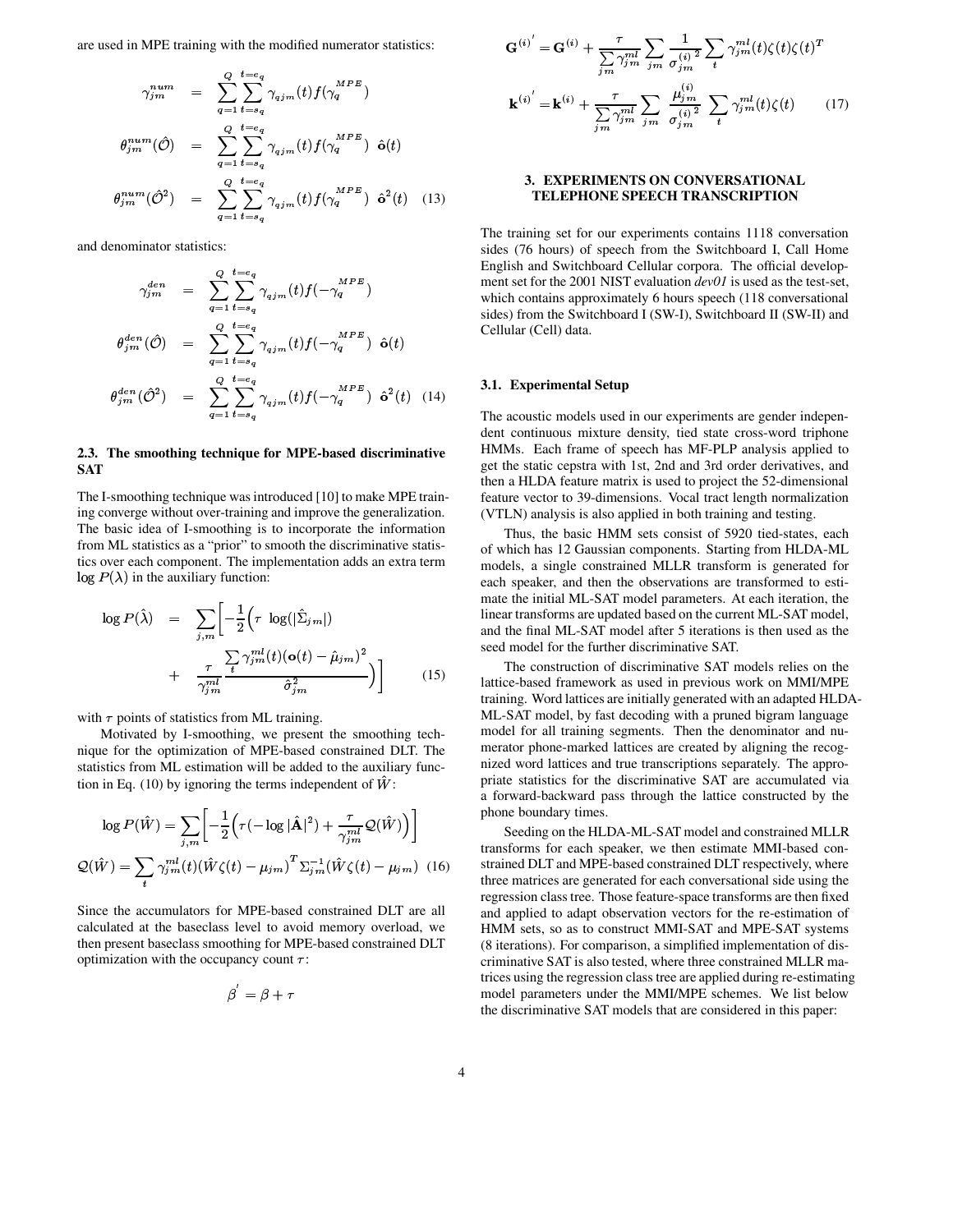|                    | transform generation/<br>parameter re-estimation |
|--------------------|--------------------------------------------------|
| MMI-SAT(+CMLLR)    | constrained MLLR/MMI                             |
| MMI-SAT(+MMI_CDLT) | MMI-based constrained DLT/MMI                    |
| MPE-SAT(+CMLLR)    | constrained MLLR / MPE                           |
| MPE-SAT(+MMI_CDLT) | MMI-based constrained DLT/MPE                    |
| MPE-SAT(+MPE_CDLT) | MPE-based constrained DLT/MPE                    |

In testing, full decoding is conducted with the adapted HLDA-MPE triphone models and bigram language model (LM), the generated lattices are then expanded using a 4-gram LM. So lattice rescoring rather than full decoding is performed with these expanded lattices for all SAT systems. Consequently, the 1-best output from lattice generation is also used as the supervision information for the testing adaptation.

The unsupervised test-set adaptation is a sequential process as illustrated in Fig. 1. To adapt discriminative SAT models, constrained MLLR transforms are first estimated and then latticebased MLLR [11] is applied, where transforms are estimated in an iterative way. In Fig. 1, "INPUT" indicates that these transforms are applied to the feature/model space when calculating the occupancies for new linear transforms, while "PARENT" means those transforms are also applied when accumulating the statistics for new linear transforms. Hence the "PARENT" transforms should be combined with newly estimated transforms for the further application.



Fig. 1 The testing adaptation used for discriminative SAT

#### **3.2. Experimental results**

Table 1 shows the rescoring results for test set  $dev01$  with both baseline MMI/MPE models and discriminative SAT models, where 1-best constrained MLLR as shown in the first box of Fig. 1 is used for test-set adaptation. The separate columns indicate the WERs (%) for three subsets of  $dev01$ .

It is observed that MMI-SAT system with MMI-based constrained DLT could reduce the WER over the MMI system by 0.5%

absolute, while MPE-SAT system with MPE-based constrained DLT could also improve the performance by 0.8% absolute compared to standard MPE training.

| Systems            | SW-I | SW-II | Cell | total |
|--------------------|------|-------|------|-------|
| MMI                | 21.1 | 33.4  | 33.1 | 29.2  |
| MMI-SAT(+MMI_CDLT) | 20.3 | 32.9  | 32.6 | 28.6  |
| <b>MPE</b>         | 20.2 | 33.0  | 32.7 | 28.6  |
| MPE-SAT(+MPE_CDLT) | 20.1 | 31.8  | 31.8 |       |

Table 1. The WER(%) on test set  $dev01$  for MMI/MPE systems \_ and discriminative SAT systems, after constrained MLLR adaptation.

Note that the rescoring results of the MMI and MMI-SAT models maybe optimistic (the gain between MPE and MMI should be a little bigger), since the adaptation supervision comes from decoding with an adapted MPE model. So lattice-based MLLR is a fairer way to evaluate the performance of systems trained under MMI framework, because the effect of adaptation supervision is reduced.

Furthermore, we evaluate MMI-SAT systems trained with MLbased linear transforms and MMI-based linear transforms respectively. In Fig. 2, the MMI criterion values on each iteration during training have been plotted for both MMI-SAT (+CMLLR) and MMI-SAT(+MMI CDLT) systems. Here, MMI-SAT with MMI-



Fig. 2 The MMI criterion value on each iteration during the training of MMI-SAT systems

based constrained DLT is effective in improving the MMI objective function, compared with the simplified implementation of MMI-SAT using constrained MLLR. The WERs $(\%)$  for these two MMI-SAT systems on test set  $dev01$ , with standard 1-best MLLR and lattice-based MLLR for testing adaptation are given in Table 2. It can be seen that there are small improvements with the use of MMI-based constrained DLT for MMI-SAT.

| <b>Systems</b>     | MI J.R | lattice MLLR |
|--------------------|--------|--------------|
| MMI                | 29.1   | 28.6         |
| MMI-SAT(+CMLLR)    | 28.5   | 28.0         |
| MMI-SAT(+MMI_CDLT) | 28.5   | 27 Q         |

Table 2. The  $WER(\%)$  on  $dev01$  for MMI and MMI-SAT systems, after MLLR and lattice-based MLLR adaptation.